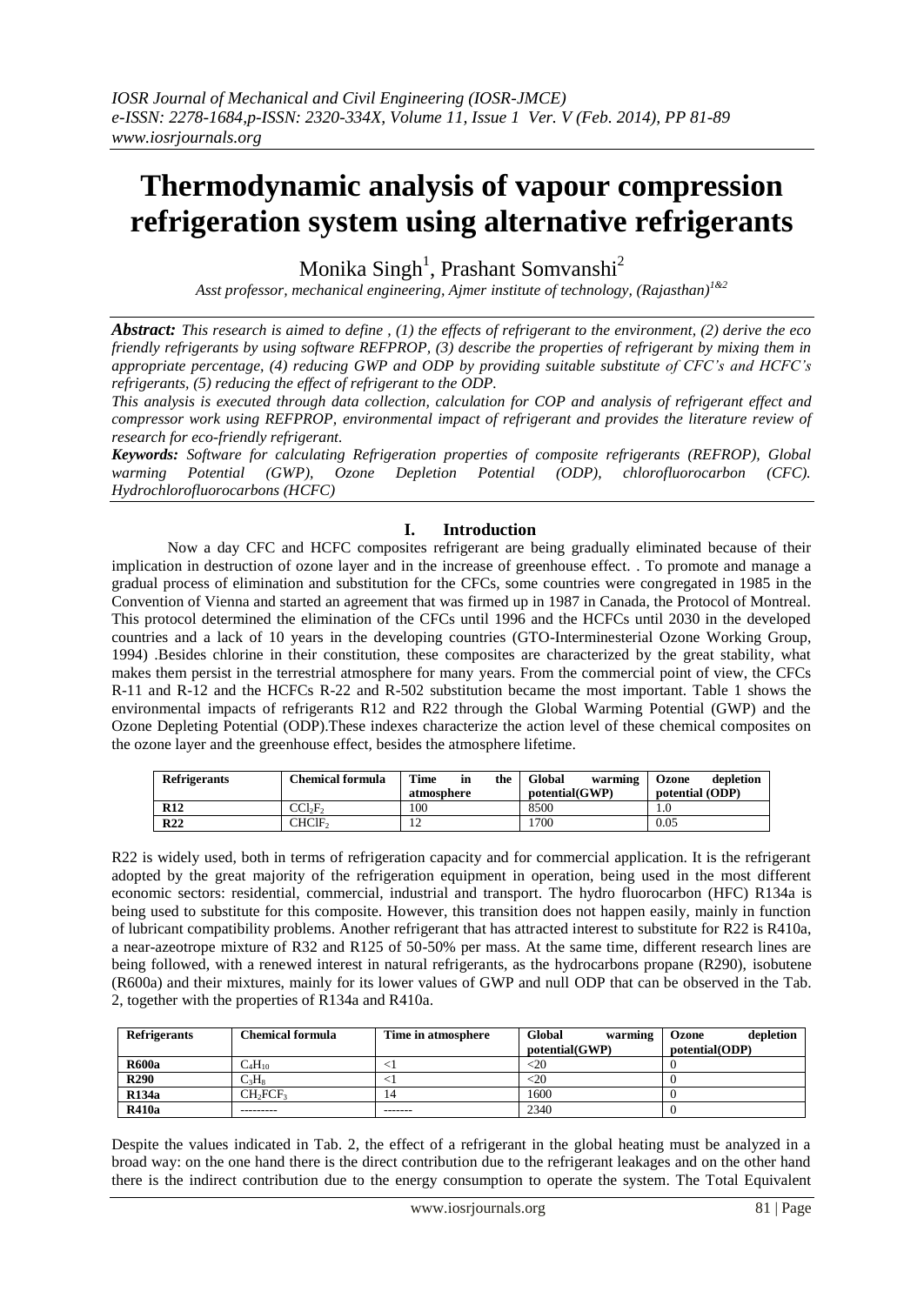Warming Impact(TEWI) term combines both direct and indirect equivalent CO2 contributions and has been used in the environmental effect evaluation of refrigerant systems (Sand et all, 1999). The hydrocarbons have low or no direct effect in the global heating. However when the system is operating they can have a comparable indirect heating to R134a. Higher energy consumption is associated to more fuel burning and, therefore, more CO2 release. This effect can be reduced with more efficient equipment.

Thus, the evaluation of natural refrigerants must not only include environmental aspects, but the performance criteria, energy consumption besides the security and physical-chemical stability. Associated to a good performance, there is the matter of the conversion of the existing equipment that can include compressors design, heat exchangers, control systems, lubricant and materials compatibility.

Therefore our work concentrates on the study of environmental aspects as well as energy consumption aspect of various refrigeration.Our work focused on the thermodynamic analysis of various refrigerants using vapour compression refrigeration cycle. Various refrigerants are now coming up as substitutes to replace R22 and R134a. R134a is immensely used in refrigeration industry these days. This HFC although is inflammable but contributes to global warming a lot. Besides this environmental issue, R134a is not compatible with mineral oil. Therefore in case of retrofitting oil change is going to be a major issue. In this present work a theoretical analysis has been done on various refrigerants which include R134a, R22, R290, R410a, R407c, and MO9 (mixture of R134a/R290/R600a). Coefficient of performance of these refrigerants has been compared. Thermodynamic properties of these refrigerants are taken from REFPROP software(NIST).In present study M09 found out to be a suitable substitute for R134a for new system as well as for retrofitting.

## **WHAT IS A REFRIGERANT?**

Webster's dictionary defines refrigerants as "*a substance used in a refrigerating cycle ordirectly such as ice for cooling".* Water is the refrigerant used in absorption chillers. Carbon Dioxide (CO2) and Ammonia (NH3) are known as "natural" refrigerants. Flammable substances such as propane and isobutene are also used as refrigerants. To this group, CFCs, HCFCs and HFCs can be added.

HCFC-22 is the most widely used refrigerant in the world. HCFC-123 is the interim replacement for CFC11. They are used in vapor compression processes will all types of compressors. HCFC22 is efficient and classified as A1 (lower toxicity – no flame propagation). HCFC-123 is efficient and classified as B1 (higher toxicity –no flame propagation).

Like CFCs, these refrigerants are being phased out as required by the Montreal Protocol. Production has been capped and soon will be ratcheted down in developed countries. Developing countries also have a phase-out schedule but on an extended timeline.

HFCs have zero ODP. HFC-134a is the replacement for CFC-12 and R-500.

## **II. Basic Definitions Related To Rfrigerant**

There are many properties of refrigerants which are very much required to be fulfilling their criteria of range. For examples efficiency should be maximized toxicity and flammability should be minimized,Material compatibility, boiling temperature, freezing point, critical point, ODP and GWP which are discussed in this paper.

**Ozone Depletion Potential:** ODP is an index of a substance's ability to destroy atmospheric ozone. Table 1 list the ODP for many common refrigerants. Note that R-11 and R-12 have the highest potential (1.0). while the ODP of the refrigerant does not affect its performance as a refrigerant, it is a key parameter. All new refrigerant/product development must bebased on refrigerant with no ODP.

**Global Warming Potential:** GWP is an index of a substance's ability to be green house gas. GWP is related to the warming effect of a similar mass of a carbon dioxide for a 100-year time frame. Carbon dioxide is used as reference gas as it has the greatest net impact on global warming. Halocarbon refrigerants typically have higher GWPs than carbon dioxide but are in much smaller quantities.

**GWP Consideration:** R-134a is an HFC refrigerant. HFCs are one of six chemicals in a "basket" that are specifically signaled out by the Kyoto Protocol on global warming as a greenhouse gas. While this means countries attempting to meet the requirements of the Kyoto Protocol must be careful how they use HFCs, it does not mean there is a phase out. There is no reason for HFCs not to be considered a viable solution as a refrigerant now or in the future. A better measure of the warming impact of refrigerants is TEWI.

# **III. Refrigerant On Which I Have Worked**

**PROPANE AND ISOBUTANE:** Propane and isobutane have low toxicity, good performance, no ODP and low GWP. However, they are flammable. Northern Europe has accepted them in refrigerators. Coca-Cola has announced it will move away from HFCs and has considered flammable refrigerants. In the United States, there are strong concerns about safety with respect to flammability.There have been studies performed evaluating the efficiency of flammable refrigerants where brine is cooled and then pumped to where cooling is required (as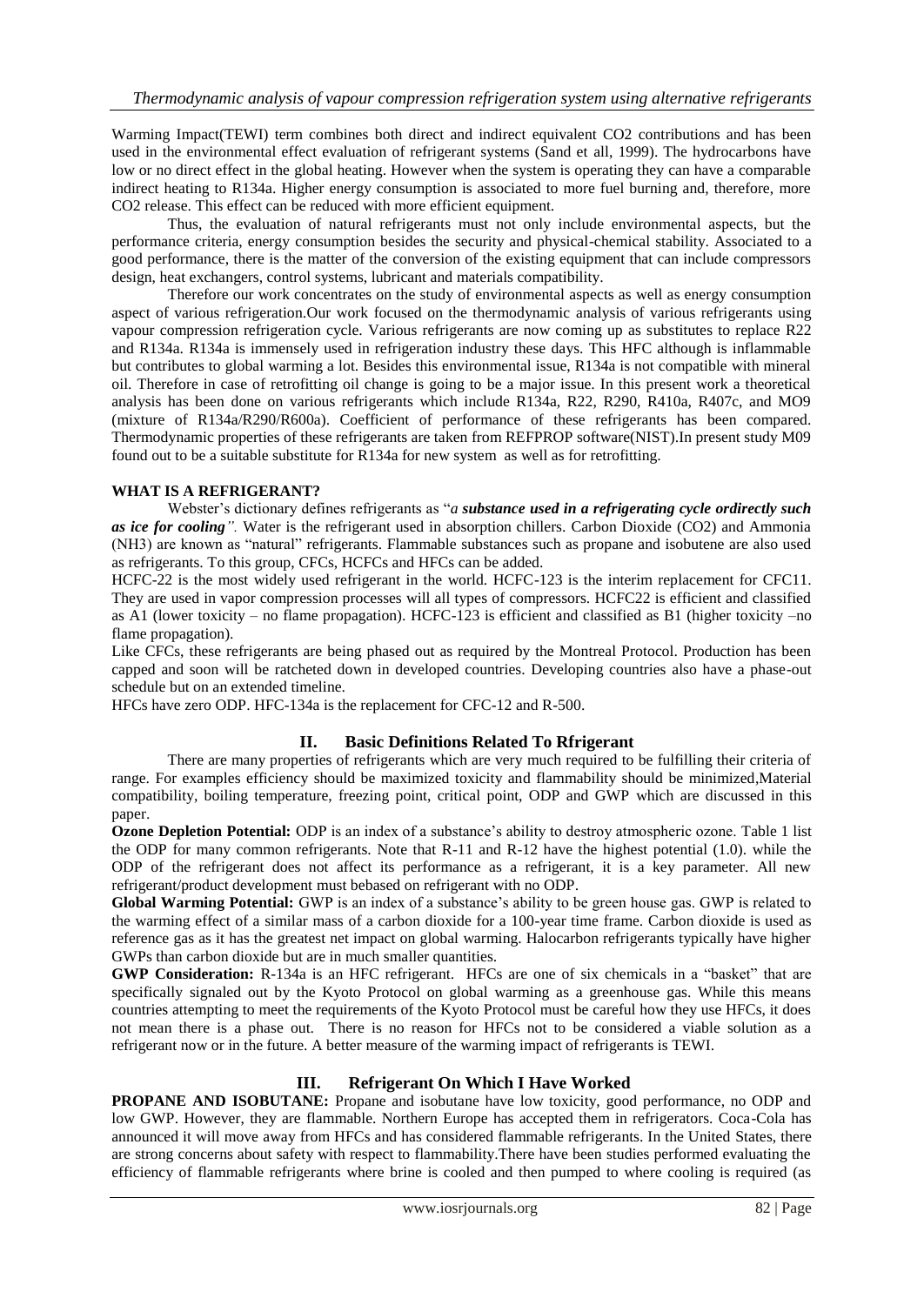opposed to direct DX cooling). These reports show propane and isobutane as less efficient than traditional direct cooling R-22 systems. However this should be understood in light of the use of brine. There are only a handful of large capacity installations in the world.

**R-134:** R-134a is classified as an A1 (Lower toxicity – no flame propagation) refrigerant by ASHRAE, it has no ODP but the GWP is 1300. It has very good performance, heat transfer properties and is a good candidate for screw and centrifugal compressor applications. Its acceptance in the automotive industry makes it very abundant.

R-134a appears to be caught between the Montreal and Kyoto Protocols. The Montreal Protocol is systematically removing from service common refrigerant with ODP> 0. By default, the protocol is driving the market to refrigerants with ODP=0 such as R-134a. On the other hand, the Kyoto protocol has put HFCs in the basket of targeted gases.

R-134a is one of the best solutions available. It has 0 ODP and therefore has no phaseout date from the Montreal Protocol. Although HFCs are in the Kyoto Basket, only its emissions are regulated. There is no phase out date for HFCs. While CFCs and HCFCs are major contributors to ozone depletion (28% of anthropogenic ozone depletion), HFCs, CFCs and HCFCs direct effect is only a minor player in climate change (4% of anthropogenic global warming).

**R-407C:** R-407C is a zeotropic blend of HFC-32, HFC-125 and HFC-134a. Its properties have been "tuned" to be very close to R-22 but it has a glide of over 8°F. R-407C can be "dropped" into an existing R-22 refrigeration system and work although often with some performance loss. In many applications, the performance can be improved with minor changes to the refrigeration system sub-components (for example adding condenser surface area).

The high glide limits its applications to only to DX units such as rooftop units and some chillers where glide is less of an issue. R-407C is often considered a "replacement drop in" refrigerant to be used in upgrading existing systems to an HFC refrigerant. There is limited new generation product development based on R-407C.

**R-410A:** R-410A is a zeotropic blend of HFC-32 and HFC-125. It has a minimal glide (less that 1°F) and a very low volume flow rate (1.5 Cfm/tonne). It also operates at higher pressures than R-22 (450 psi). It cannot be dropped into an existing R-22 system but instead must be used in a new generation design.

One issue with R-410A is the low critical point and applications in high ambient. This significantly reduces the performance of air cooled equipment in hot locations. Water-cooled equipment is generally unaffected because of the lower condensing temperatures.

**Chloridifluromethane (R-22):**R22 is a single hydro chlorofluorocarbon or HCFC compound. Low chlorine content and ozone depletion potential, ODP = 0.05*.*Modest global warming potential GWP = 1700.

R22 can still be used in small heat pump systems, but new systems can not be manufactured for use in the EU after 2003. From 2010 only recycled or saved stocks of R22 can be used. It will no longer be manufactured. Little odor, colorless as gas or liquid, non toxic, nonirritating, non flammable, non corrosive, stable. Itcan be used inpackaged air-conditioning units where size of equipment and economy are important, Air Conditioning, Low and Medium Temperature Refrigeration.

### **REFPROP (NIST)**

REFPROP is an acronym for Reference fluid Properties. This program, developed by the National Institute of Standards and Technology (NIST), calculates the thermodynamic and transport properties of industrially important fluids and their mixtures. These properties can be displayed in tables and plots through the graphical user interface; they are also accessible through spreadsheets or user-written applications accessing the REFPROP DLL or the FORTRAN property subroutines.

REFPROP is based on the most accurate pure fluid and mixture models currently available. It implements three models for the thermodynamic properties of pure fluids: equations of state explicit in Helmholtz energy, the modified Benedict-Webb-Rubin equation of state, and an extended corresponding states (ECS) model.

Mixture calculations employ a model that applies mixing rules to the Helmholtz energy of the mixture components; it uses a departure function to account for the departure from ideal mixing. Viscosity and thermal conductivity are modelled with either fluid-specific correlations, an ECS method, or in some cases the friction theory method.

REFPROP has a list of pure fluids available and properties associated with it. We can also make a mixture of fluids from this list of pure fluids.

I used REFPROP version 9.0 for this analysis.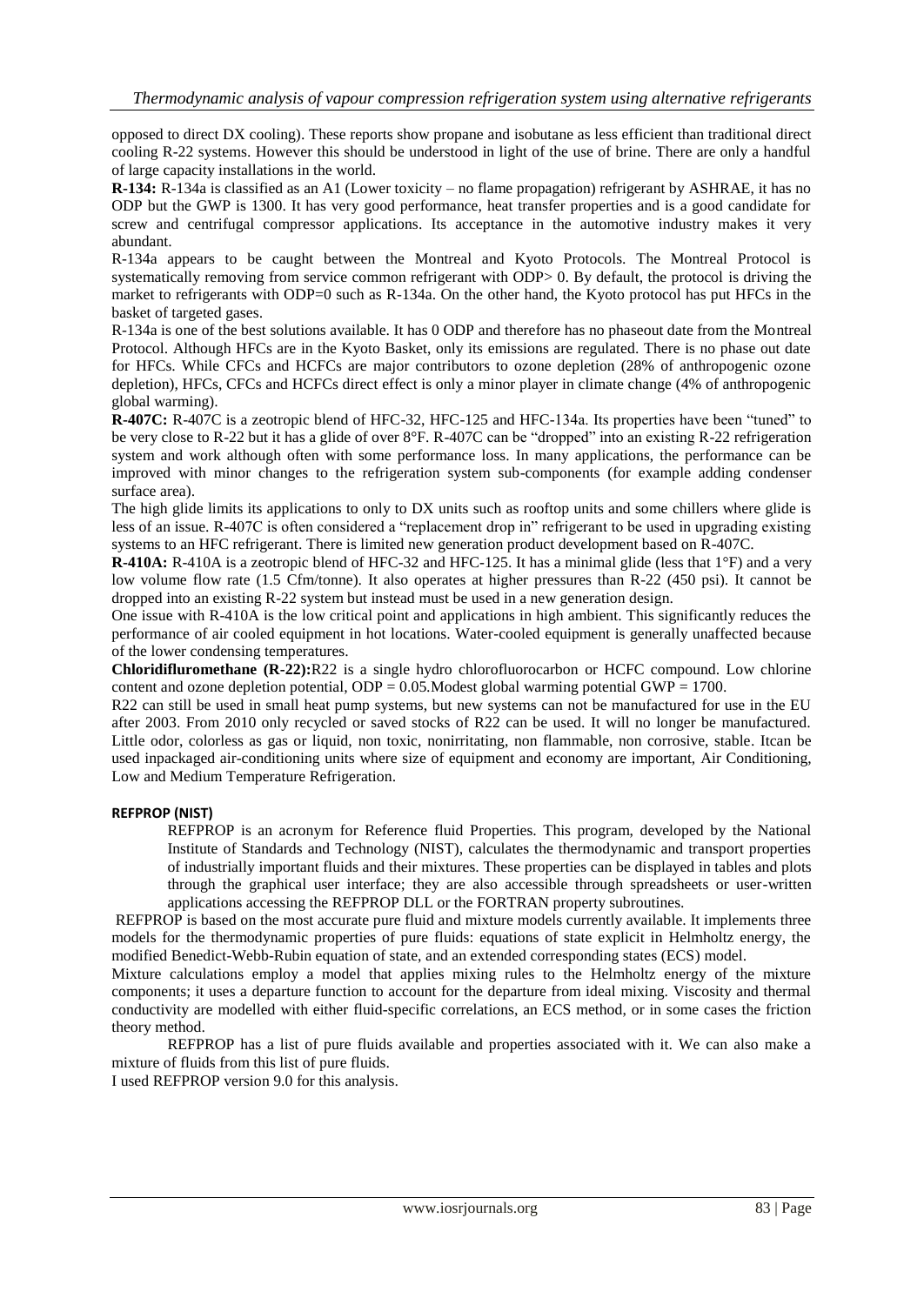## **ANALYSIS**

**COP of various refrigerants are calculated using following steps:**



Values of **enthalpy** and **entropy** at saturation points i.e. pints 1, 4, 3', 2 are known from table obtained from REFPROP shown below. We need to find values of entropy and enthalpy at point 3. By using the formula-

 $s_3 = s_3' + \ln(T_3/T_3')$ 

After finding out the value of  $T_3$ , value of enthalpy at point 3 is calculated using formula:  $h_3 = h_3$  **+ cp**  $(T_3 - T_3)$ Now,

# **COP=(h1-h4)/ (h3-h4)**

 $h_v$  = enthalpy at vapour state  $h_1$  = enthalpy at liquid state  $S_v$ = entropy at vapour state  $S_1$  = entropy at liquid state  $C_{ps}$  = specific heat at liquid state  $\dot{C}_{pv}$ = specific heat at vapour state

### **PROPANE(R290):**

| $T(\Box C)$      | $\mathbf{P}$   | $\mathbf{h}_{\mathbf{v}}$ | $\mathbf{h}_1$            | $S_1$            | $S_{v}$ | $C_{ps}$                            | $C_{pv}$                            |
|------------------|----------------|---------------------------|---------------------------|------------------|---------|-------------------------------------|-------------------------------------|
| 253              | .24320         | 551.96                    | 151.01                    | .81537           | 2.4001  | 2.3599                              | 1.5792                              |
| 313              | 1.3647         | 614.09                    | 306.71                    | 1.3580           | 2.3400  | 2.9105                              | 2.2602                              |
|                  |                |                           |                           |                  |         |                                     |                                     |
| $T(\Box C)$      | $\mathbf{P}$   | hv                        | $h_1$                     | $S_1$            | $S_v$   | $C_{ps}$                            | $C_{pv}$                            |
| 263              | .34357         | 563.48                    | 174.98                    | .90759           | 2.3848  | 2.4220                              | 1.6536                              |
| 313              | 1.3647         | 614.09                    | 306.71                    | 1.3580           | 2.3400  | 2.9105                              | 2.2602                              |
| $T(\Box C)$      | $\mathbf{P}$   | $\mathbf{h}_{\mathbf{v}}$ | $h_1$                     | $\overline{S_1}$ | $S_v$   | $\mathbf{C}_{\mathbf{p}\mathbf{s}}$ | $\mathbf{C}_{\mathbf{p}\mathbf{v}}$ |
| 273              | .47229         | 574.70                    | 199.62                    | .99864           | 2.3725  | 2.4920                              | 1.7374                              |
| $\overline{313}$ | 1.3647         | 614.09                    | 306.71                    | 1.3580           | 2.3400  | 2.9105                              | 2.2602                              |
|                  |                |                           |                           |                  |         |                                     |                                     |
| $T(\Box C)$      | $\mathbf{P}$   | $\mathbf{h}_{\mathbf{v}}$ | $\mathbf{h}_1$            | $S_1$            | $S_v$   | $C_{\rm ps}$                        | $C_{pv}$                            |
| 283              | .63390         | 585.51                    | 225.01                    | 1.0888           | 2.3627  | 2.5720                              | 1.8337                              |
| 313              | 1.3647         | 614.09                    | 306.71                    | 1.3580           | 2.3400  | 2.9105                              | 2.2602                              |
| R22:             |                |                           |                           |                  |         |                                     |                                     |
| $T(\Box C)$      | $\mathbf{P}$   | $\mathbf{h}_{\mathbf{v}}$ | $\mathbf{h}_1$            | S <sub>1</sub>   | $S_v$   | $\overline{C}_{ps}$                 | $C_{pv}$                            |
| 253              | 0.2439         | 397.0                     | 176.87                    | 0.91281          | 1.7829  | 1.1224                              | 0.66454                             |
| 313              | 1.528          | 416.22                    | 249.45                    | 1.1658           | 1.6987  | 1.3379                              | 0.99335                             |
|                  |                |                           |                           |                  |         |                                     |                                     |
| $T(\Box C)$      | $\overline{P}$ | $\mathbf{h}_{\mathbf{v}}$ | $\mathbf{h}_1$            | $S_1$            | $S_v$   | $C_{\rm ps}$                        | $C_{pv}$                            |
| 263              | 0.35291        | 401.14                    | 188.23                    | 0.95652          | 1.7660  | 1.1436                              | 0.69883                             |
| 313              | 1.528          | 416.22                    | 249.45                    | 1.1658           | 1.6987  | 1.3379                              | 0.99335                             |
| $T(\Box C)$      | $\mathbf{P}$   | $\mathbf{h}_{\mathbf{v}}$ | $\mathbf{h}_{\mathbf{l}}$ | $S_{1}$          | $S_v$   | $C_{\rm ps}$                        | $C_{pv}$                            |
| 273              | 0.49556        | 404.99                    | 199.82                    | 0.99936          | 1.7509  | 1.1688                              | 0.73833                             |
| 313              | 1.528          | 416.22                    | 249.45                    | 1.1658           | 1.6987  | 1.3379                              | 0.99335                             |
|                  |                |                           |                           |                  |         |                                     |                                     |
| $T(\Box C)$      | $\mathbf{P}$   | $\mathbf{h}_{\mathbf{v}}$ | $\mathbf{h}_{\mathbf{l}}$ | S <sub>1</sub>   | $S_v$   | $C_{ps}$                            | $C_{pv}$                            |
| 283              | 0.67788        | 408.51                    | 211.69                    | 1.0415           | 1.737   | 1.1988                              | 0.78447                             |
| $\overline{313}$ | 1.528          | 416.22                    | 249.45                    | 1.1658           | 1.6987  | 1.3379                              | 0.99335                             |

**R134a:**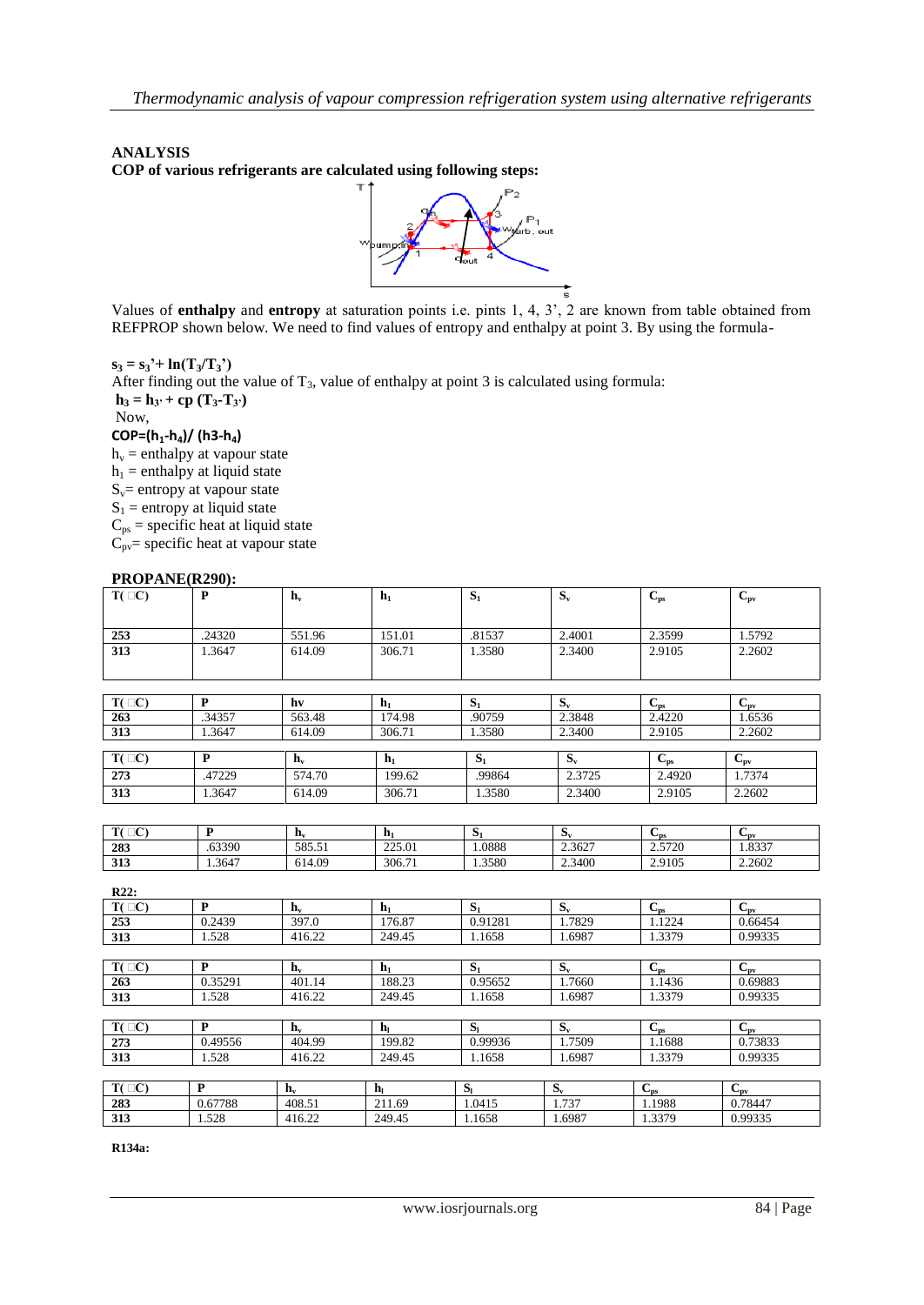*Thermodynamic analysis of vapour compression refrigeration system using alternative refrigerants*

|              |               |                           |                           | ື                   | IJν        | $\mathbf{v}_{\rm{DS}}$ | $\mathbf{v}_{\mathbf{n}\mathbf{v}}$ |
|--------------|---------------|---------------------------|---------------------------|---------------------|------------|------------------------|-------------------------------------|
| <b>283C)</b> | ₿<br>.57315   | 424.33                    | 244.39                    | 1 <sub>5</sub> 0513 | 1.8168     | 1.9768                 | <b>T#66</b>                         |
| 353          | <u>0.28B8</u> | 439.493                   | 266.84                    | 1920248             | $1 - 7415$ | $\frac{1}{6494}$       | .98178                              |
| 313          | .0125         | 419.36                    | 256.19                    | .1898               |            | .497                   | l.1432                              |
|              |               |                           |                           |                     |            |                        |                                     |
| $T(\Box C)$  |               | $\mathbf{n}_{\mathbf{v}}$ | $\mathbf{h}_{\mathsf{I}}$ | וכ                  | Dv.        | $v_{\rm ps}$           | $v_{pv}$                            |
| 263          | 19942         | 392.57                    | 186.50                    | 0.9499              | 1.7335     | 1.3152                 | 0.8537                              |
| 313          | .0125         | 419.36                    | 256.19                    | .1898               | 1.7111     | .4975                  | 1.1432                              |

| T(T)<br>◡ | D       | $\mathbf{n}_{\mathbf{v}}$ | n      | ЮI     | IJν            | $\mathbf{v}_{\rm{DS}}$ | $v_{\rm nv}$ |
|-----------|---------|---------------------------|--------|--------|----------------|------------------------|--------------|
| 273       | 0.29122 | 398.52                    | 199.80 | 0.9927 | 7272<br>ے رے ر | 1.3406                 | 0.8965       |
| 313       | 1.0125  | 256.19                    | 419.36 | 1.1898 | 7111<br>---    | 1.4975                 | 1.1432       |

| $T(\Box C)$<br>◡ |         | - Hv   | hı                 | P      | ιJν                   | $\mathbf{v}_{\rm{DS}}$ | $v_{\rm ov}$ |
|------------------|---------|--------|--------------------|--------|-----------------------|------------------------|--------------|
| 283              | 0.41253 | 404.23 | 21337<br>، د.د ۲ ک | 1.0478 | 1.7222                | 1.3699                 | 0.94469      |
| 313              | 1.0125  | 419.36 | 256.19             | 1.1898 | 7111<br><b>1.7111</b> | 1.4975                 | 1.1432       |

**MO9:**

| $T(\Box C)$ | D       | $\mathbf{n}_{\mathbf{v}}$ | h,     | ЮI      | <b>Dv</b>    | $\mathbf{v}_{\text{DS}}$ | $v_{\text{av}}$ |
|-------------|---------|---------------------------|--------|---------|--------------|--------------------------|-----------------|
| 253         | 0.21361 | 414.08                    | 171.55 | 0.89254 | 1.8837       | 1.3801                   | 1.0347          |
| 313         | 1.2818  | 433.43                    | 260.84 | 1.2049  | 772<br>1.773 | 1.644                    | 1.3678          |

| $T(\Box C)$             |         | $\mathbf{H}_{\mathbf{v}}$ | n,                      | Юj      | Dv.      | $v_{ps}$             | $\mathbf{v}_{\text{pv}}$ |
|-------------------------|---------|---------------------------|-------------------------|---------|----------|----------------------|--------------------------|
| 273                     | 0.42215 | 420.87                    | 199.78                  | 0.99921 | 1.8354   | 1.4233               | 1.0818                   |
|                         | 2818    | 133 13                    | 260.84                  | 2049    | 772      | 644                  | 3678                     |
| $\frac{313}{T(\Box C)}$ | .       | -----<br>$n_{v}$          | -----<br>$\mathbf{n}_1$ | .<br>ЮI | .<br>Dv. | $\cdots$<br>$v_{ps}$ | .<br>$v_{\rm ov}$        |
| 263                     | 0.30406 | 417.41                    | 185.52                  | 0.94637 | 1.8574   | .408                 | .0643                    |
| 313                     | .2818   | 433.43                    | 260.84                  | .2049   | 1.773    | .644                 | 1.3678                   |

**R410A**

| WIND T        |              |                           |                           |                |         |              |                      |
|---------------|--------------|---------------------------|---------------------------|----------------|---------|--------------|----------------------|
| $T(\Box C)$   | P            | $\mathbf{h}_{\mathbf{v}}$ | h <sub>l</sub>            | S <sub>1</sub> | $S_{v}$ | $C_{\rm ps}$ | $C_{\rm pv}$         |
| 253           | 0.3984       | 419.43                    | 170.22                    | 0.88806        | 1.8709  | 1.438        | 0.99104              |
| 313           | 2.4168       | 428.92                    | 266.06                    | 1.2201         | 1.7388  | 1.9357       | 1.8511               |
|               |              |                           |                           |                |         |              |                      |
| $T(\Box C)$   | $\mathbf{P}$ | $\mathbf{h}_{\mathbf{v}}$ | $\mathbf{h}_{\mathsf{I}}$ | S <sub>1</sub> | $S_{v}$ | $C_{\rm ps}$ | $C_{pv}$             |
| 263           | 0.5160       | 423.12                    | 184.80                    | 0.94403        | 1.848   | 1.4734       | 1.0615               |
| 313           | 2.4168       | 428.92                    | 266.06                    | 1.2201         | 1.7388  | 1.9357       | 1.8511               |
|               |              |                           |                           |                |         |              |                      |
| $T(\Box C)$   | P            | $h_v$                     | $\mathbf{h}_{\mathsf{I}}$ | S <sub>1</sub> | $S_{v}$ | $C_{\rm ps}$ | $C_{\rm pv}$         |
| 273           | 0.79668      | 426.25                    | 199.77                    | 0.99918        | 1.8267  | 1.57187      | 1.1442               |
| 313           | 2.4168       | 428.92                    | 266.06                    | 1.2201         | 1.7388  | 1.9357       | 1.8511               |
|               |              |                           |                           |                |         |              |                      |
| $T(\Box C)$   | ${\bf P}$    | $\mathbf{h}_{\mathbf{v}}$ | $\mathbf{h}_1$            | S <sub>1</sub> | $S_{v}$ | $C_{\rm ps}$ | $C_{pv}$             |
| 283           | 1.0835       | 428.67                    | 215.23                    | 1.0539         | 1.8061  | 1.5777       | 1.3439               |
| 313           | 2.4168       | 428.92                    | 266.06                    | 1.2201         | 1.7388  | 1.9357       | 1.8511               |
|               |              |                           |                           |                |         |              |                      |
| <b>R407C:</b> |              |                           |                           |                |         |              |                      |
| $T(\Box C)$   | P            | $\mathbf{h}_{\mathbf{v}}$ | $\mathbf{h}_{\mathbf{l}}$ | S <sub>1</sub> | $S_{v}$ | $C_{ps}$     | $C_{\rm pv}$         |
| 253           | 0.27832      | 409.12                    | 172.03                    | 0.89453        | 1.8385  | 1.3577       | 0.89623              |
| 313           | 1.7427       | 427.72                    | 260.16                    | 1.2018         | 1.7414  | 1.6554       | 1.3936               |
|               |              |                           |                           |                |         |              |                      |
| $T(\Box C)$   | P            | $\mathbf{h}_{\mathbf{v}}$ | $\mathbf{h}_{\mathsf{I}}$ | S <sub>1</sub> | $S_{v}$ | $C_{ps}$     | $C_{p\underline{v}}$ |
| 263           | 0.40254      | 413.35                    | 185.76                    | 0.94739        | 1.819   | 1.3839       | 0.9483               |

www.iosrjournals.org 85 | Page

**313** 1.7427 | 427.72 | 260.16 | 1.2018 | 1.7414 | 1.6554 | 1.3936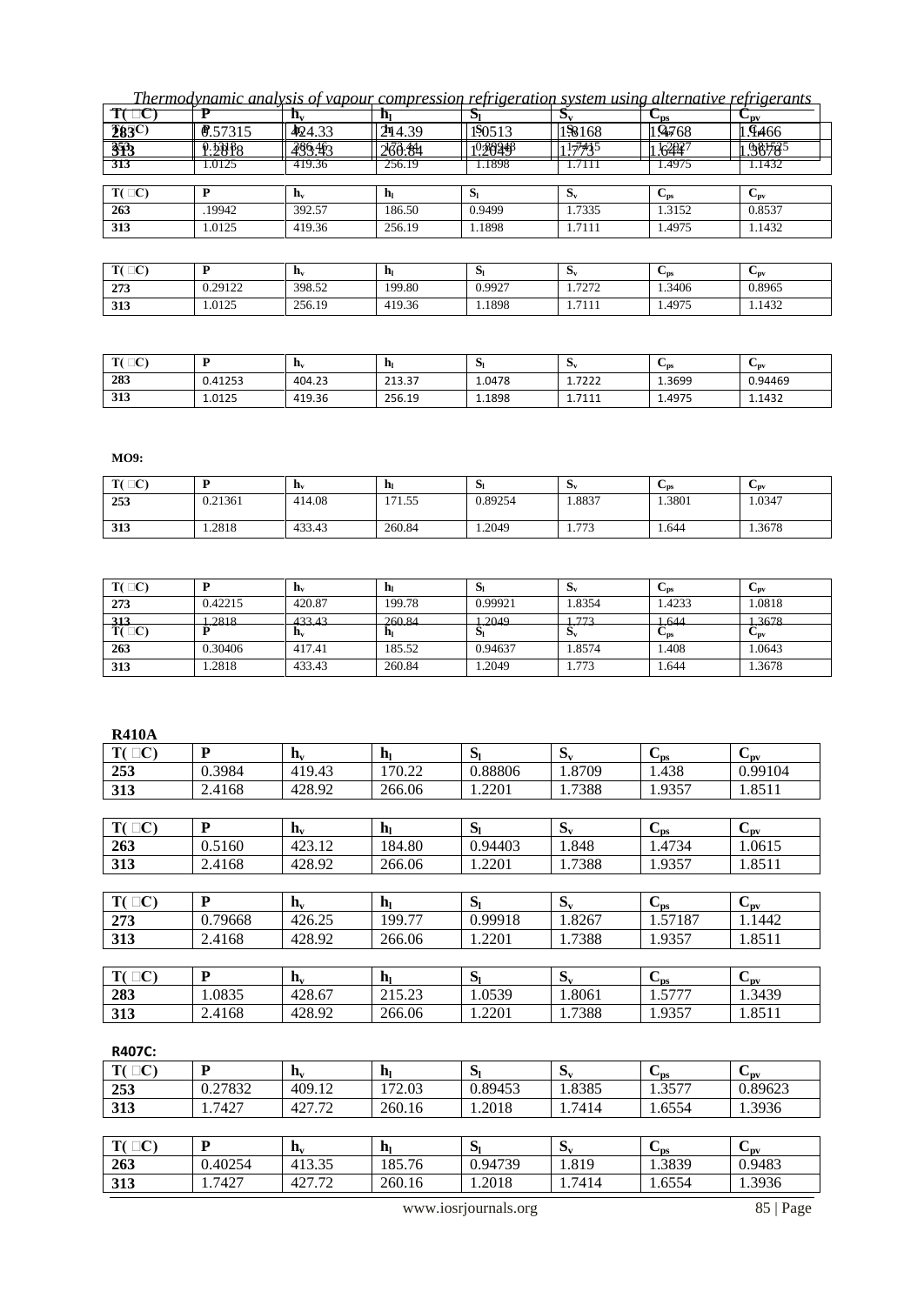| $T(\Box C)$ | P            | $\mathbf{h}_{\mathbf{v}}$ | $\mathbf{h}_{\mathsf{I}}$ | S <sub>1</sub> | $S_{v}$ | $C_{\rm ps}$         | $C_{pv}$ |
|-------------|--------------|---------------------------|---------------------------|----------------|---------|----------------------|----------|
| 273         | 0.5651       | 417.28                    | 199.79                    | 0.99923        | 1.8017  | 1.4158               | 1.007    |
| 313         | 1.7427       | 427.72                    | 260.16                    | 1.2018         | 1.7414  | 1.6554               | 1.3936   |
|             |              |                           |                           |                |         |                      |          |
| $T(\Box C)$ | P            | $\mathbf{h}_{\mathbf{v}}$ | h <sub>l</sub>            | S <sub>1</sub> | $S_{v}$ | $C_{\rm ps}$         | $C_{pv}$ |
| 283         | 0.77291      | 427.72                    | 214.15                    | 1.0503         | 1.786   | 1.455                | 1.0794   |
| 313         | 1.7427       | 427.72                    | 260.16                    | 1.2018         | 1.7414  | 1.6554               | 1.3936   |
|             |              |                           |                           |                |         |                      |          |
| <b>M50:</b> |              |                           |                           |                |         |                      |          |
| $T(\Box C)$ | P            | $\mathbf{h}_{\mathbf{v}}$ | $\mathbf{h}_{\mathsf{L}}$ | S <sub>1</sub> | $S_{v}$ | $C_{\rm ps}$         | $C_{pv}$ |
| 253         | 0.22832      | 422.81                    | 163.23                    | 0.86133        | 1.8756  | 1.7757               | 1.1161   |
| 313         | 1.3362       | 465.80                    | 279.48                    | 1.267          | 1.8565  | 2.1591               | 1.6124   |
|             |              |                           |                           |                |         |                      |          |
| $T(\Box C)$ | P            | $\mathbf{h}_{\mathbf{v}}$ | $h_1$                     | S <sub>1</sub> | $S_{v}$ | $C_{\underline{ps}}$ | $C_{pv}$ |
| 263         | 0.32587      | 429.63                    | 181.25                    | 0.93067        | 1.87672 | 1.8186               | 1.1705   |
| 313         | 1.3362       | 465.80                    | 279.48                    | 1.267          | 1.8565  | 2.1591               | 1.6124   |
|             |              |                           |                           |                |         |                      |          |
| $T(\Box C)$ | ${\bf P}$    | $\mathbf{h}_{\mathbf{v}}$ | $\mathbf{h}_{1}$          | S <sub>1</sub> | $S_{v}$ | $C_{\rm ps}$         | $C_{pv}$ |
| 273         | 0.45191      | 437.21                    | 199.72                    | 0.99898        | 1.8614  | 1.8669               | 1.2321   |
| 313         | 1.3362       | 465.80                    | 279.48                    | 1.267          | 1.8565  | 2.1591               | 1.6124   |
|             |              |                           |                           |                |         |                      |          |
| $T(\Box C)$ | $\mathbf{P}$ | $h_v$                     | $\mathbf{h}_{\mathbf{l}}$ | S <sub>1</sub> | $S_{v}$ | $C_{\rm ps}$         | $C_{pv}$ |
| 283         | 0.6111       | 444.69                    | 218.70                    | 1.0665         | 1.8583  | 1.9221               | 1.3028   |
| 313         | 1.3362       | 465.80                    | 279.48                    | 1.267          | 1.8565  | 2.1591               | 1.6124   |

**IV. Result COP OF DIFFERENT REFRIGERANTS AT DIFFERENT EVAPORATOR TEMPERATURES**

| TEMP(K) | R <sub>22</sub> | <b>R134a</b> | <b>M09</b> | <b>R410A</b> | <b>R407C</b> | <b>R290</b> | M50    |
|---------|-----------------|--------------|------------|--------------|--------------|-------------|--------|
| 253     | 3.15            | 3.063        | 2.766      | 2.93         | 2.975        | 3.02        | 2.86   |
| 258     | 3.59            | 3.501        | 3.149      | 3.33         | 3.39         | 3.44        | 3.2856 |
| 263     | 4.11            | 4.027        | 3.619      | 3.83         | 3.94         | 3.96        | 3.79   |
| 268     | 4.75            | 4.679        | 4.19       | 4.43         | 4.50         | 4.603       | 4.429  |
| 273     | 5.042           | 5.49         | 4.917      | 5.19         | 5.28         | 5.40        | 5.21   |
| 278     | 6.59            | 6.55         | 5.84       | 6.18         | 6.28         | 6.42        | 6.248  |
| 283     | 7.98            | 7.95         | 7.09       | 7.15         | 7.62         | 7.80        | 7.6225 |

From the above table it is observed that R407c and R410a is very much close to R22 in terms of COP. For lower evaporator temperature COP of R410a is 6% - 7% lower, and at higher temperature of evaporator it is only 4% lower than R22.

Similar is the case with R407c at lower evaporator temperature the COP is 5%-6%lower than R22.

M09 COP is 9%-10% less than R134a at given evaporator temperature range. M50 has COP 6%-7% lower than that of R134a at lower evaporator temperature and at higher evaporator temperature it is 4%-5% lower. Cop of propane is 1.6% - 1.9% lower than that of R134a in the given range of evaporator temperature.

# **REFRIGERATION EFFECT OF VARIOUS REFRIGERANTS AT DIFFERENT EVAPORATOR TEMPERATURE**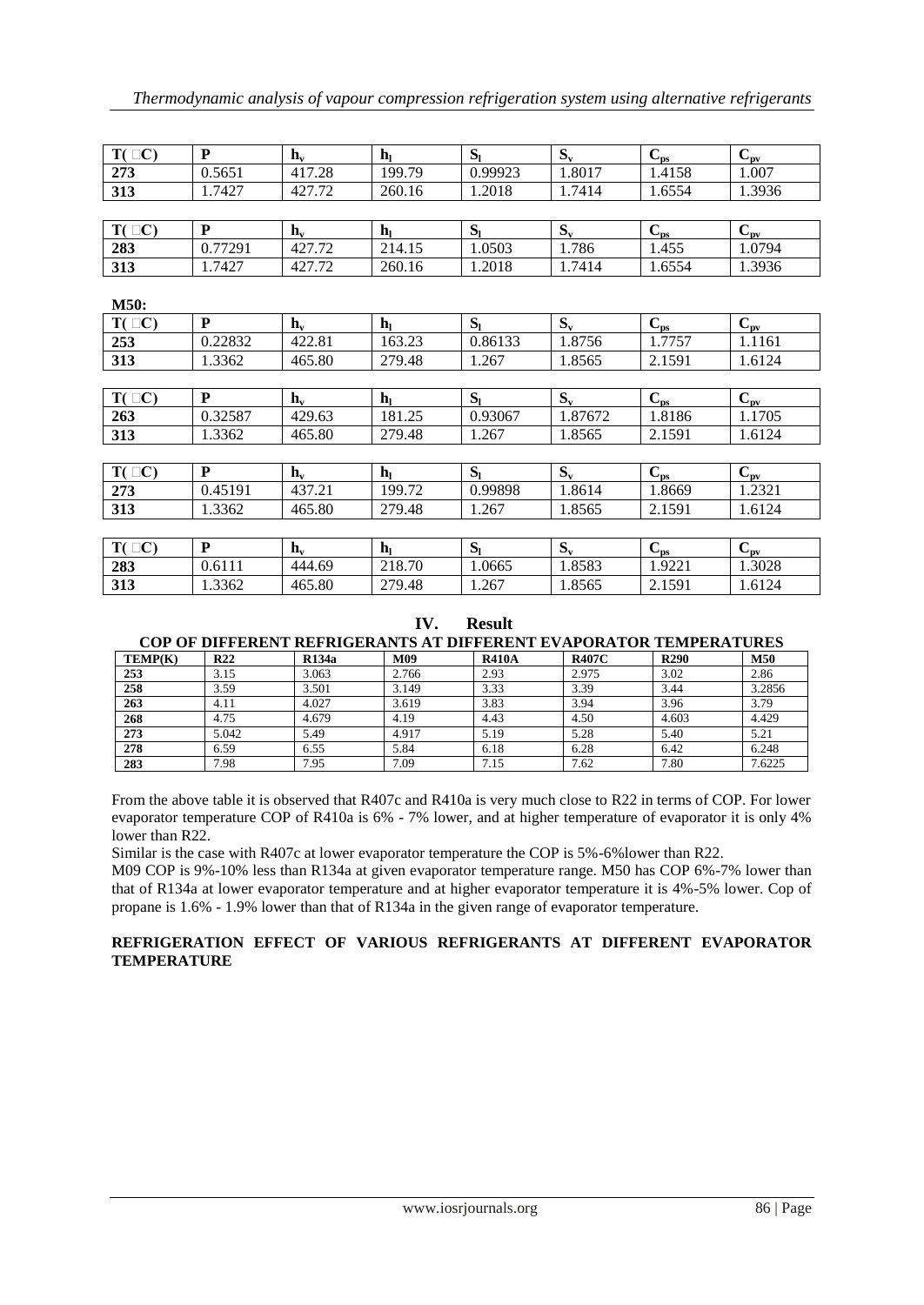

Taking mass flow rate of refrigerant m= 1kg/min Unit of RE is KJ/min



From the above table of refrigeration effect it is observed that refrigeration effect of R407c is 0.95% -1.043% greater than that of R22 in the temperature range of 253K to 278K. Refrigeration effect of R410a is 3.28%- 3.87% higher than that of R22 at the lower evaporator temperature, whereas at higher evaporator temperature it is 2.6% to 2.9% higher.

Refrigeration effect of M09 and R290 is also greater than that of R134a.For M09 it is 10% to 18% higher in the given range of evaporator temperature. For R290 refrigeration effect values is remarkably high. It is 88% to 88.4% higher than R143a in the given range of temperature. Refrigeration effect of R290 is the greatest of all the refrigeration under analysis. M50 has higher refrigeration effect values in the give temperature range. It is 10% to 12% greater than that of R134a.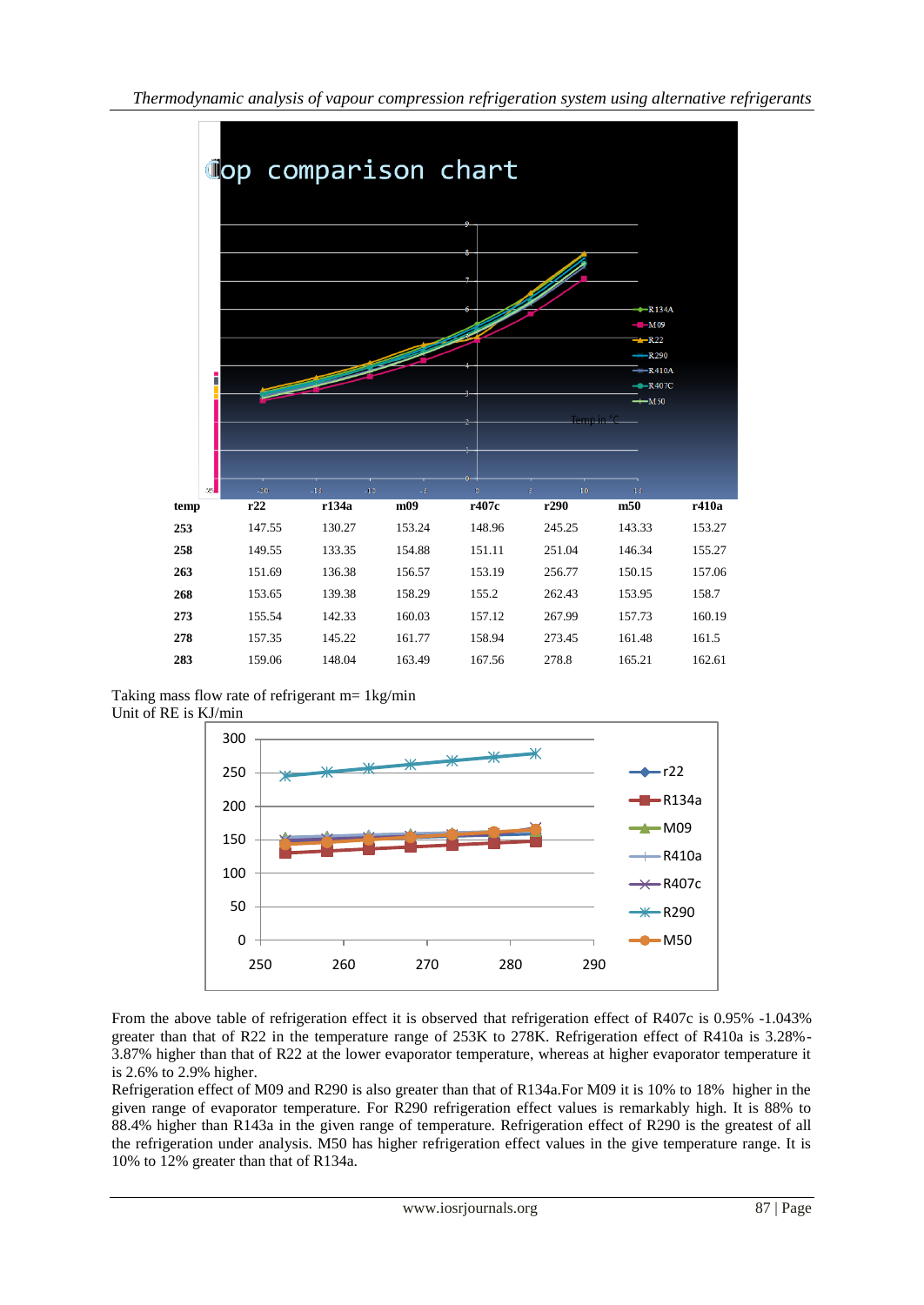## **COMPRESSOR WORK OF VARIOUS REFRIGERANTS AT DIFFERENT EVAPORATOR TEMPERATURE**

Taking mass flow rate m=1 kg/min  $U = \overline{U}$  of compressors would is  $1\overline{W}$ 

| <b>TEMP(K)</b> | R <sub>22</sub> | <b>R134a</b> | M09   | R410a | <b>R407C</b> | <b>R290</b> | <b>M50</b> |
|----------------|-----------------|--------------|-------|-------|--------------|-------------|------------|
| 253            | 0.778           | 0.742        | 0.924 | 0.872 | 0.834        | 1.353       | 0.817      |
| 258            | 0.694           | 0.635        | 0.819 | 0.775 | 0.743        | 1.213       | 0.742      |
| 263            | 0.614           | 0.564        | 0.721 | 0.683 | 0.655        | 1.079       | 0.657      |
| 268            | 0.539           | 0.496        | 0.574 | 0.596 | 0.574        | 0.950       | 0.579      |
| 273            | 0.508           | 0.432        | 0.495 | 0.514 | 0.495        | 0.827       | 0.503      |
| 278            | 0.436           | 0.369        | 0.461 | 0.435 | 0.421        | 0.709       | 0.431      |
| 283            | 0.369           | 0.310        | 0.384 | 0.361 | 0.236        | 0.595       | 0.363      |



The above table shows the compressor work of refrigerants under analysis and following observations are made. In the temperature range of 258K to 273K compressor work for R410a is higher than R22 by 10% to 12%. But in the temperature range of 278K to 283K compressor work is lesser by 1% to 3%.

For R407c compressor work is higher than that of R22 in the temperature range of 253K to 268K but it becomes less than that of R22 in the higher evaporator temperature range.

When compared with R134a, M09 has higher compressor work. It is 20% to 25% greater in the given temperature range.

R290 has compressor work values much higher than that of R143a at all range of evaporator temperature.

#### **V. Conclusion**

It is observed from the above calculations that R410a and R407c can be the good replacements for R22. COP values of both the refrigerant are comparable to R22. Besides refrigeration effect is greater and compressor work of these two refrigerants is less than that of R22 in the higher range of evaporator temperature.

M09 and R290 seem to be the potential substitutes for R134a. It can be seen from the results that COP of R290 is very much same as at of R134a in the given range of evaporator temperature. And values refrigeration effect is more than that of R134a.

R290 (propane) is a hydrocarbon. Hydrocarbons are very flammable. If used in very large amount it can be a dangerous refrigerant. Hence R290 should not be used in industrial purpose when a large amount of refrigerant needs to be used although it is beneficial when used for household purpose or small units.

M09 has very less percentage of hydrocarbons. 91% of it consists of R134a whereas rest of the 9% consists of the mixture of propane and isobutene. Because of very less amount of hydrocarbons used, it can be used in lagre applications. Besides it refrigerant is more economic when its cost is considered. It can also be used for retrofitting. Hence **M09** could be a potential substitute for R134a.

### **Biblography**

[1]. Improved energy efficiency for CFC domestic refrigerators retrofitted with ozone friendly HFC/HC refrigerant mixture by S. Joseph Sekhar, D. Mohan Lal, and S. Renganarayanan.

- [4]. Refrigerants environmental propertie[shttp://www.engineeringtoolbox.com/refrigerants-properties-d\\_145.html](http://www.engineeringtoolbox.com/refrigerants-properties-d_145.html)
- [5]. Global warming potential. [http://en.wikipedia.org/wiki/Global-warming\\_potential](http://en.wikipedia.org/wiki/Global-warming_potential)
- [6]. Global change: ozone depletion potentialCss.snre.umich.edu/css\_doc/GlobalChange\_OD.ppt
- [7]. Ozone depletion potenti[alhttp://en.wikipedia.org/wiki/Ozone\\_depletion\\_potential](http://en.wikipedia.org/wiki/Ozone_depletion_potential)

<sup>[2].</sup> Comparative performance study of vapour compression refrigeration system with R22/R134a/R410a/R407c/M20 by Vaibhavjain, S.S. Kachhwaha, R.S. Mishra.

<sup>[3].</sup> The use of hydrocarbons propane and isobutane in refrigeration system by Jacqueline BianconCopetti, Mario Henrique Macagnan.